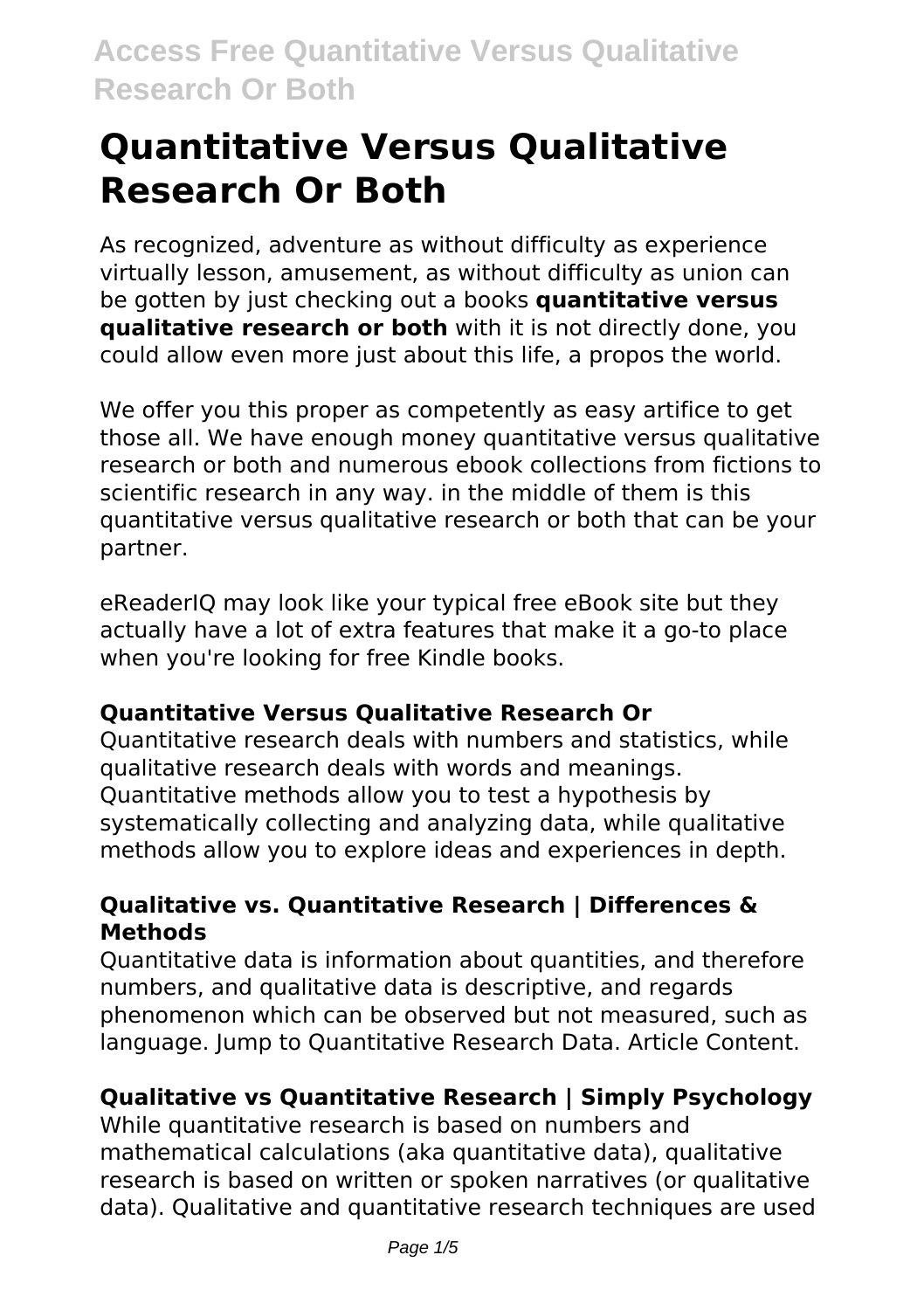in marketing , sociology , psychology , public health and various other disciplines.

#### **Qualitative vs Quantitative - Difference and Comparison ...**

Quantitative and qualitative research are supplementary methods that one can combine in their surveys in order to get results that are both meaningful - as well as wide-reaching. In order to attain the best results from these research methods, it is essential to understand the differences between them.

#### **Quantitative vs Qualitative | Differences of research methods**

Quantitative and qualitative research are complementary methods that you can combine in your surveys to get results that are both wide-reaching and deep. Simply put, quantitative data gets you the numbers to prove the broad general points of your research. Qualitative data brings you the details and the depth to understand their full implications.

### **Understand Qualitative vs Quantitative Research | SurveyMonkey**

Qualitative Research is primarily exploratory research. It is used to gain an understanding of underlying reasons, opinions, and motivations. It provides insights into the problem or helps to develop ideas or hypotheses for potential quantitative research. Qualitative Research is also used to uncover trends in thought and opinions, and dive deeper into the problem.

#### **Difference between qualitative and quantitative research.**

Quantitative designs can be experimental, quasi-experimental, descriptive, or correlational. Qualitative is usually more subjective, although like quantitative research, it also uses a systematic approach. Qualitative research is generally preferred when the clinical question centers around life experiences or meaning.

### **Understanding Quantitative and Qualitative Approaches**

While quantitative research can tell you when, where, and how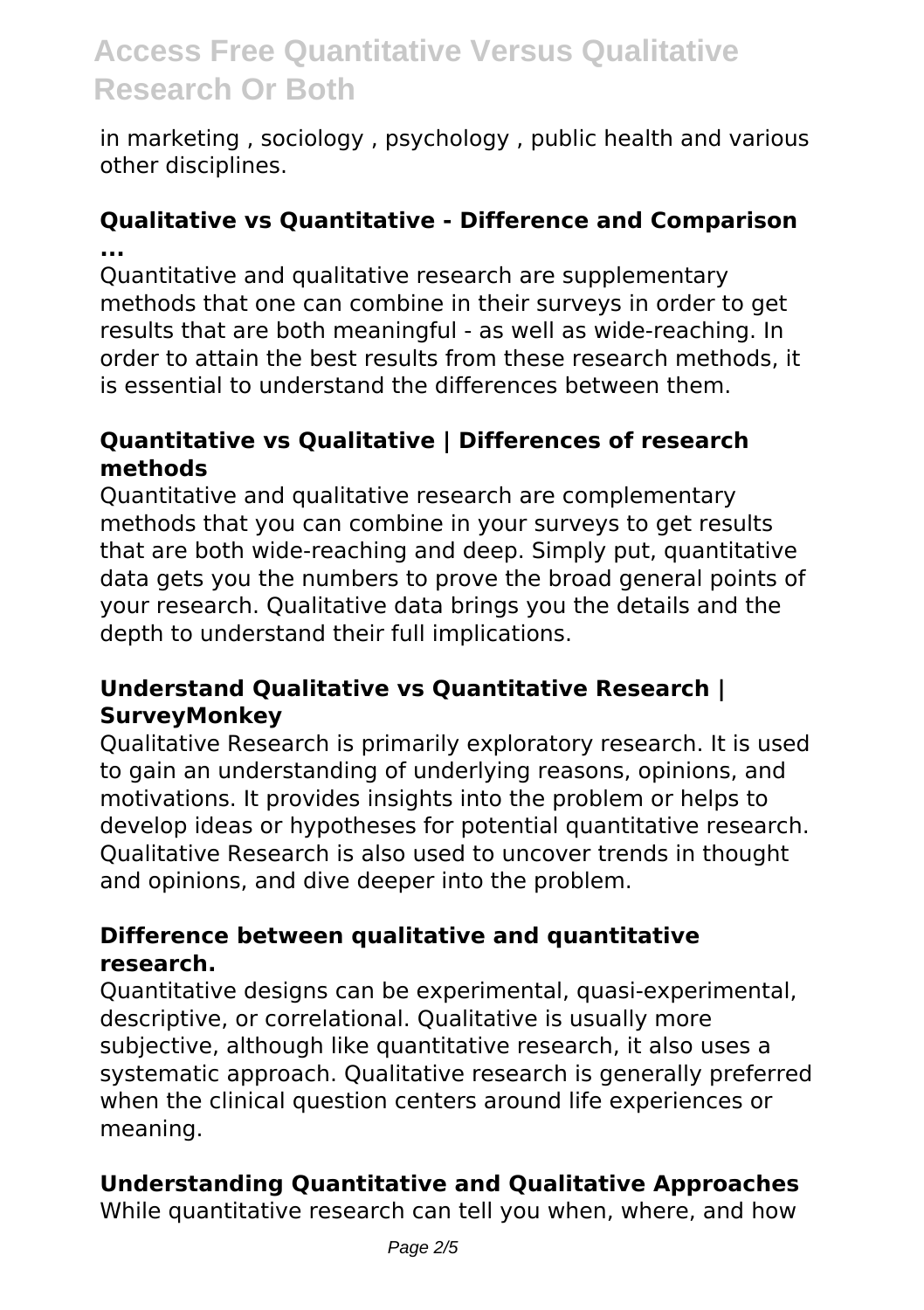often things happen, qualitative research looks at the "why" and "how." Qualitative research produces observations, notes, and descriptions of behavior and motivation. Research methods in this category include:

#### **Qualitative Vs. Quantitative Research**

Contrary to qualitative data, quantitative data is statistical and is typically structured in nature – meaning it is more rigid and defined. This type of data is measured using numbers and values, which makes it a more suitable candidate for data analysis.

#### **Qualitative vs Quantitative Data – What's the Difference?**

Qualitative data typically consists of words while quantitative data consists of numbers. However, all qualitative data can be coded quantitatively. Anything that is qualitative can be assigned meaningful numerical values. These values can be manipulated to achieve greater insight into the meaning of the data and examine specific hypotheses.

#### **Qualitative vs. Quantitative - Loyola Marymount University**

Quantitative vs. Qualitative Data Research data can be placed into two broad categories: quantitative or qualitative. Quantitative data are used when a researcher is trying to quantify a problem, or address the "what" or "how many" aspects of a research question. It is data that can either be counted or compared on a numeric scale.

#### **Qualitative vs. Quantitative - Data Module #1: What is ...**

40 Chapter 3 • Quantitative Versus Qualitative Research, or Both? An example of this design is a study completed by Al-Kandari, Vidal, and Thomas (2008) examining the relationship between a health promoting life-style and body mass index among college students in Kuwait. The study sam-

#### **Quantitative Versus Qualitative Research, or Both?**

Qualitative research is one which provides insights and understanding of the problem setting. It is an unstructured, exploratory research method that studies highly complex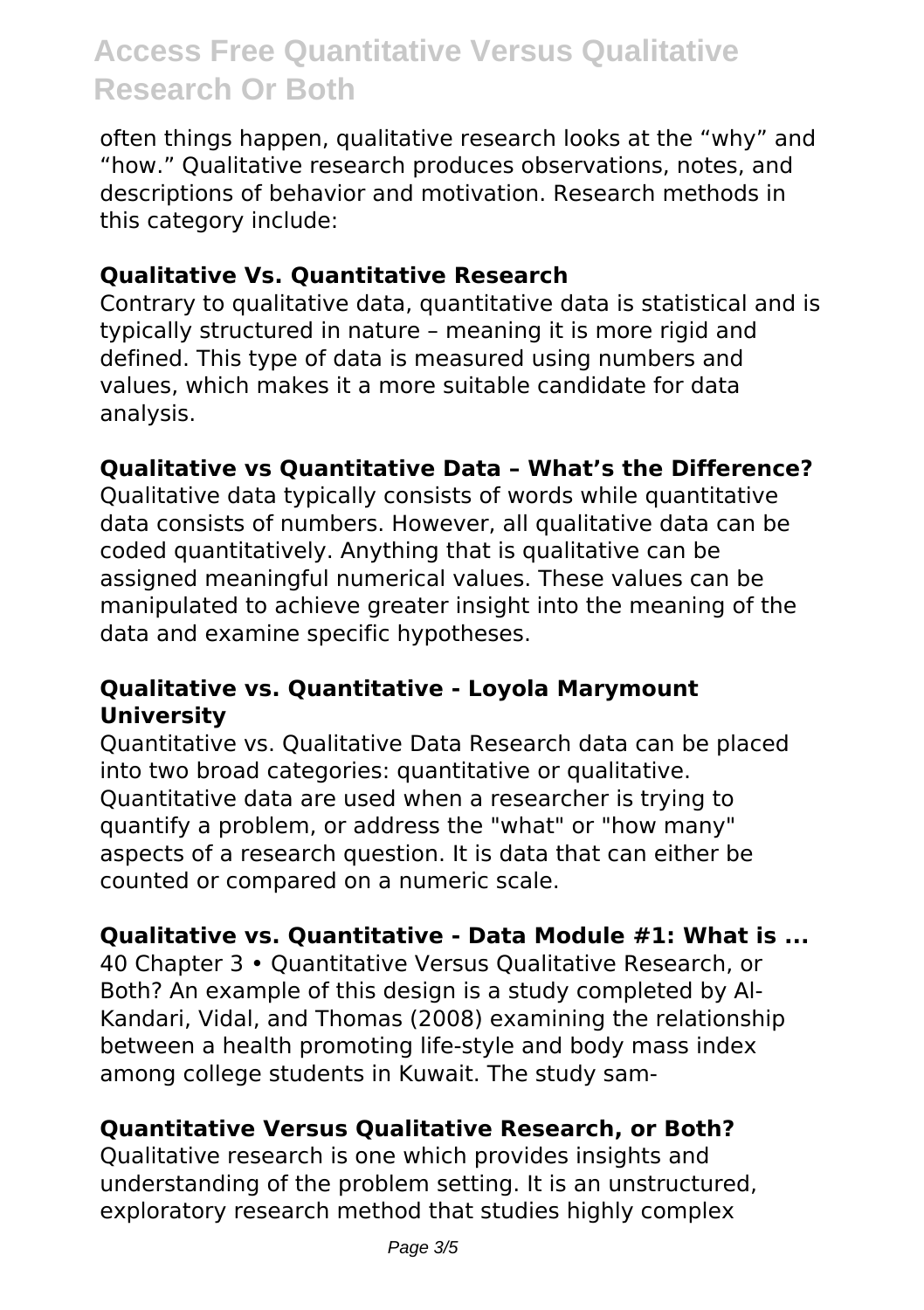phenomena that are impossible to elucidate with the quantitative research. Although, it generates ideas or hypothesis for later quantitative research.

#### **Difference Between Qualitative and Quantitative Research ...**

Since quantitative research has well-established strategies and methods but qualitative research is still growing and becoming more differentiated in methodological approaches, greater ...

## **(PDF) Qualitative vs Quantitative Research**

The main difference between quantitative and qualitative research is that quantitative research can include statistical data and method whereas qualitative research involves no statistical data. A research study can also use both these methods to analyse a phenomenon. This article looks at, 1.

#### **Difference Between Quantitative and Qualitative Research ...**

There are two general types of research, qualitative and quantitative. All research articles can be classified as having a qualitative, quantitative, or mixed methods (using both methods) methodology. Qualitative Research -investigations which use sensory methods such as listening or observing to gather & organize data into patterns or themes

#### **Qualitative versus Quantitative Research: Evidence Based ...**

Unlike quantitative research, qualitative research is typically unstructured and exploratory in nature. In this case, the researcher is not interested in determining objective statistical conclusions or in testing a hypothesis, but rather in gaining insights about a certain topic.

### **Quantitative vs. Qualitative Research**

Quantitative research. Qualitative research. Considered hard science. Considered soft science. Objective. Subjective. Deductive reasoning used to synthesize data. Inductive reasoning used to synthesize data.